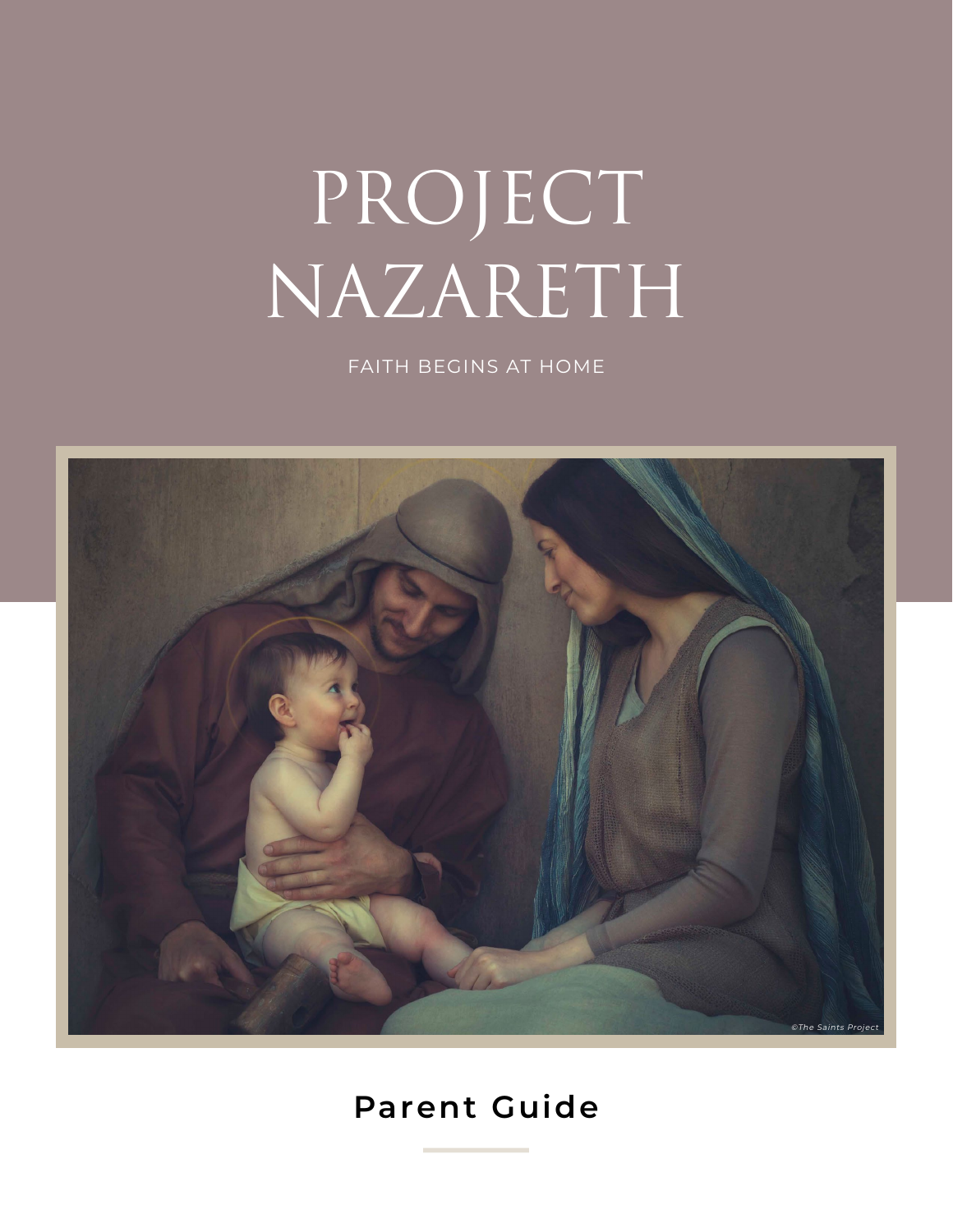Welcome to PROJECT NAZARETH. We're so glad you've chosen our resources to help you complete the promise made at your child's baptism of **training him (or her) in the practice of the faith**. This guide is a resource to help you understand the program and how to use it. As you begin PROJECT NAZARETH, you may find yourself returning to this guide frequently. Don't worry! In time, you will become more comfortable with the program and will find yourself referring to this guide less often.

> "Parents have the first responsibility for the education of their children in the faith, prayer, and all the virtues. They have the duty to provide as far as possible for the physical and spiritual needs of their children."

> > **Catechism of the Catholic Church 2252**

#### **A DIFFERENT KIND OF FAITH FORMATION**

PROJECT NAZARETH is designed to make this responsibility much easier for parents — no matter where you are on your spiritual journey. Cradle Catholics and converts alike will find the knowledge, skills, and activities you need to instruct your children in the faith while deepening your own faith. Many traditional faith formation programs are based primarily around classroom instruction with a lack of emphasis on practice within the home. Parents choose this option for a number of reasons: convenience; fear that they are not properly equipped to teach their children themselves; because it's the way they were taught themselves; or other reasons. Unfortunately, moving faith formation from the home to the parish robs both you and your child of the opportunity to explore your faith together. PROJECT NAZARETH aims to turn this dynamic on its head, moving the primary location of faith formation back into your home — with plenty of support of course.

In addition to allowing parents a more active role in their child's faith formation, this also provides children with the valuable opportunity of seeing and hearing you (parents) engage with your faith through prayer, study, generosity, and evangelization. This modeling is critical for children as they learn their values from the behavior of trusted adults.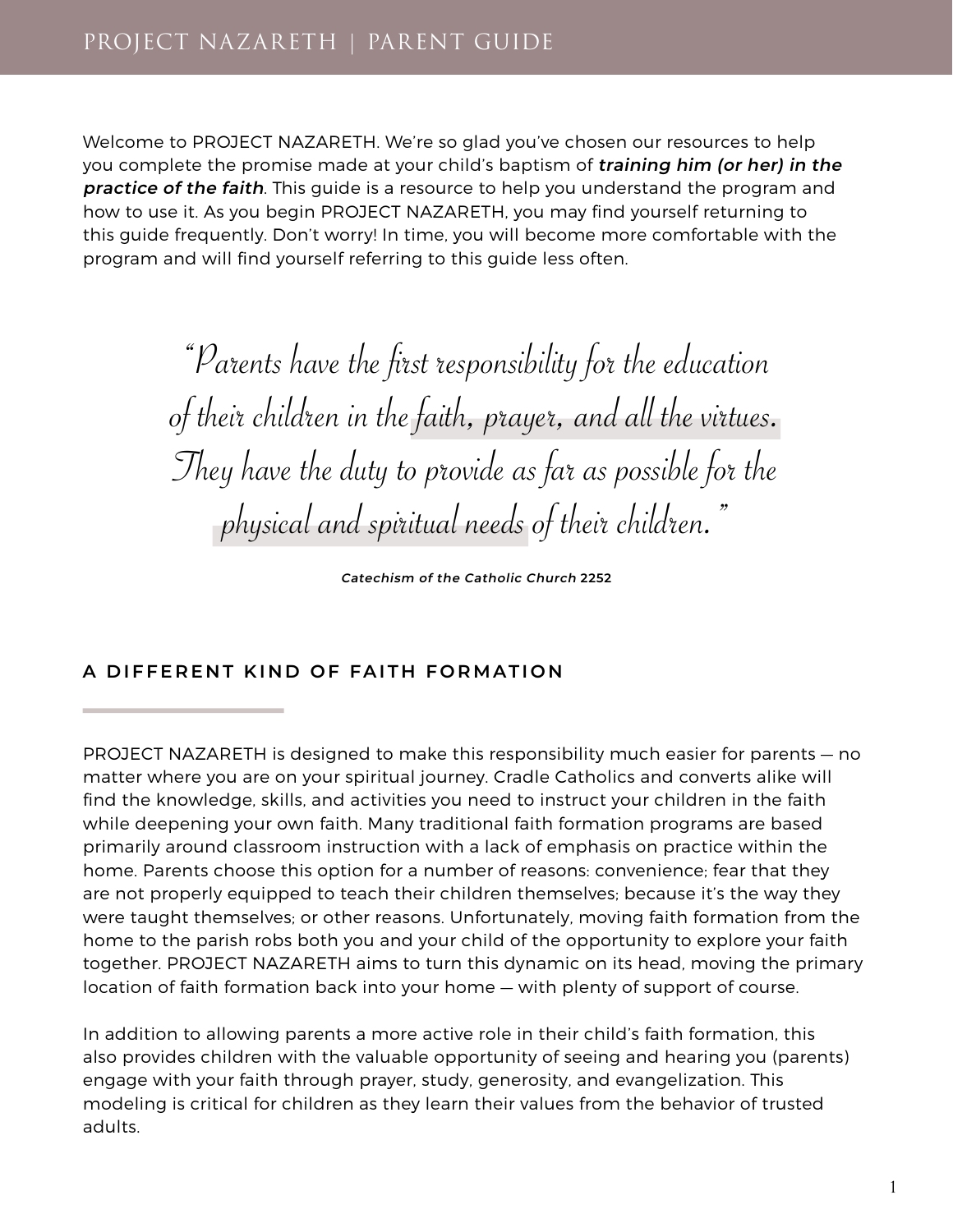Though PROJECT NAZARETH moves much of the faith formation process into the home, it is in no way intended to be a substitute for parish involvement. Parishes provide us with regular reception of the sacraments, connection to a larger community, opportunities to serve in various ministries, and opportunities to engage with the larger Church and live our faith. Faith starts at home, but our parishes connect us to our larger Catholic family. For this reason, PROJECT NAZARETH does not provide sacramental preparation.

### **WEEKLY TOOLKIT**

ACTIVITIES PRAYERS READINGS **QUESTIONS** 

PROJECT NAZARETH is designed to preview the readings we will hear at Mass each week and so prepare us to appreciate them more fully during Mass. Each week, you will receive a Weekly Toolkit filled with activities, prayers, readings, and questions to ponder with your children. You can use this Toolkit to help structure your exploration of the week's theme with your child. These aren't traditional lesson plans that you run through in an hour. The goal is to intersperse these activities throughout your week, turning every moment at home into an opportunity to grow in faith and love with your child. The activities are designed to be flexible, trusting you to know your children well enough to adapt them as you see fit. You can complete the weekly lesson in any order, ideally a little bit each day. This way, faith becomes integrated into your child's daily life, instead of being a one-hour-per-week endeavor.

#### **TWO SERIES: SACRED MYSTERIES AND THE GOOD NEWS**

At this initial stage, PROJECT NAZARETH is divided into two series. The first, Sacred Mysteries, invites children into further exploration of their faith and is designed to mirror the readings that we hear at Mass each week. The second series, The Good News, is designed to introduce children to the most fundamental aspects of our faith. We'll explore questions about who God is, what our relationship is to Him, why we need Him, what He's done for us, and how we should respond.

How to use PROJECT NAZARETH:

- You'll receive a Weekly Toolkit with activities, prayers, readings, and questions to ponder with your children.
- Use this Toolkit to help structure your exploration of the week's theme with your child.
- Intersperse these activities throughout your week, turning every moment at home into an opportunity to grow in faith and love with your child.
- The activities are designed to be flexible. You know your children, so adapt them as you see fit.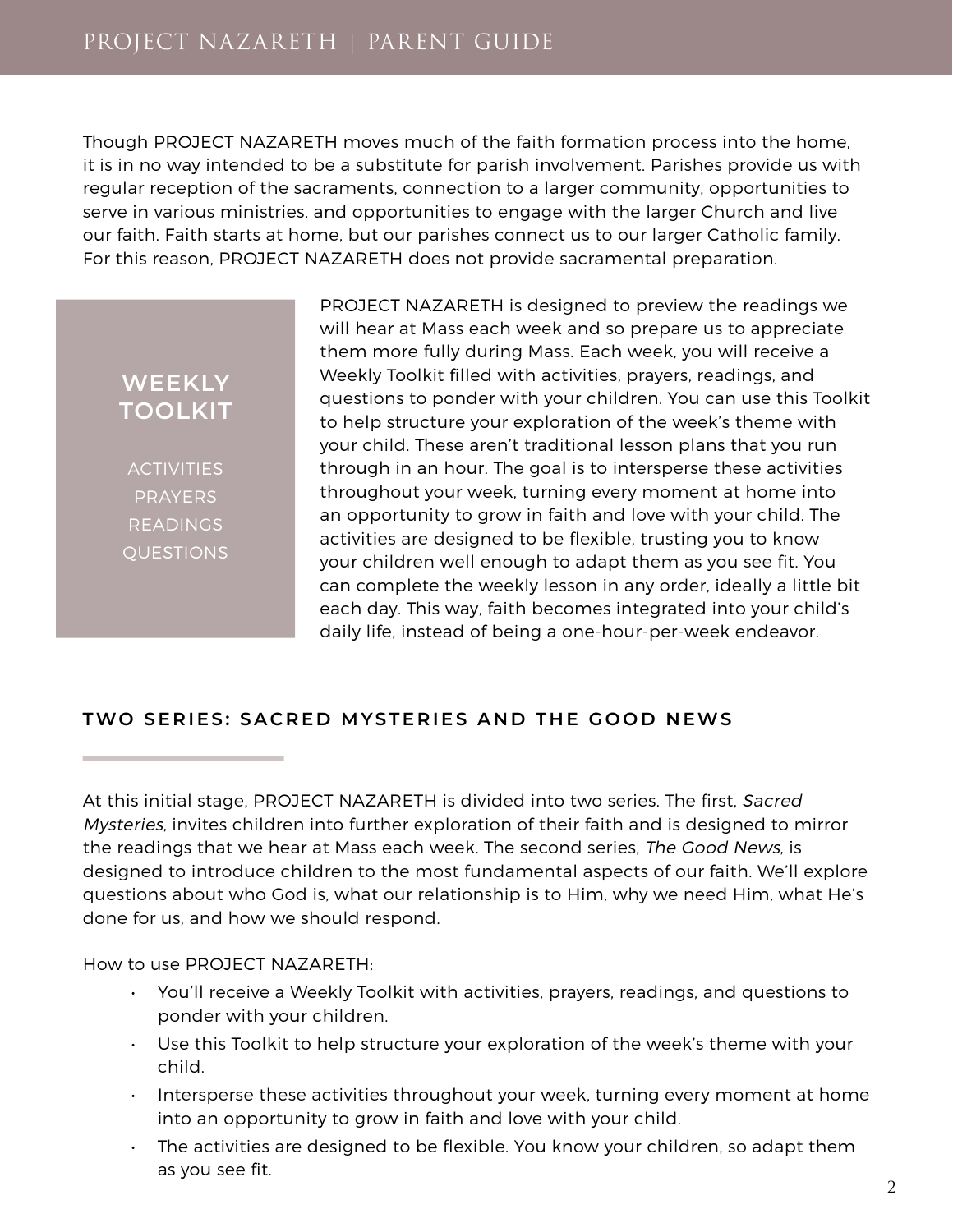#### **SETTING THE SPACE**

Even though faith formation and instruction can take place at any moment, it may be helpful to set the scene before doing the activities in your Weekly Toolkit. Consider setting aside a special place in your house to set up an altar and quiet prayer corner. This altar can be decorated each week by you and your child(ren) to reflect that week's theme.

For example, if a week focuses on the call of the first apostles and being "fishers of men" you could decorate the altar with images and symbols of fish. Moving into



this sacred space within your home will also help younger children to transition to the right frame of mind to think about some of the topics you will be discussing.

#### **WEEKLY TOOLKIT SECTIONS**

#### **T E A C H I N G O B J E C T I VE S**

Each Weekly Toolkit will begin with the teaching objectives for the week. These objectives are the fundamental truths or "morals" of the week. Each teaching objective will also include a scriptural citation and/or a citation from the Catechism of the Catholic Church (CCC). You should read these passages to familiarize yourself with them, and, if you decide that it is appropriate, share them directly with your child.



#### **PONDER**

The PONDER section of each Weekly Toolkit will provide you with a list of questions you can use to engage your child in thinking about that week's subject. These questions aren't a quiz or a test — some of them won't even have a "right" answer! Instead, these questions are designed to get you and your child thinking about

the week's lessons. They can serve as jumping off points for deeper conversations. You can ask all the questions at once or spread them out over the week. If you do choose to ask the questions all at once, consider asking them a second time later in the week to see if your child's thinking has changed at all. It probably has.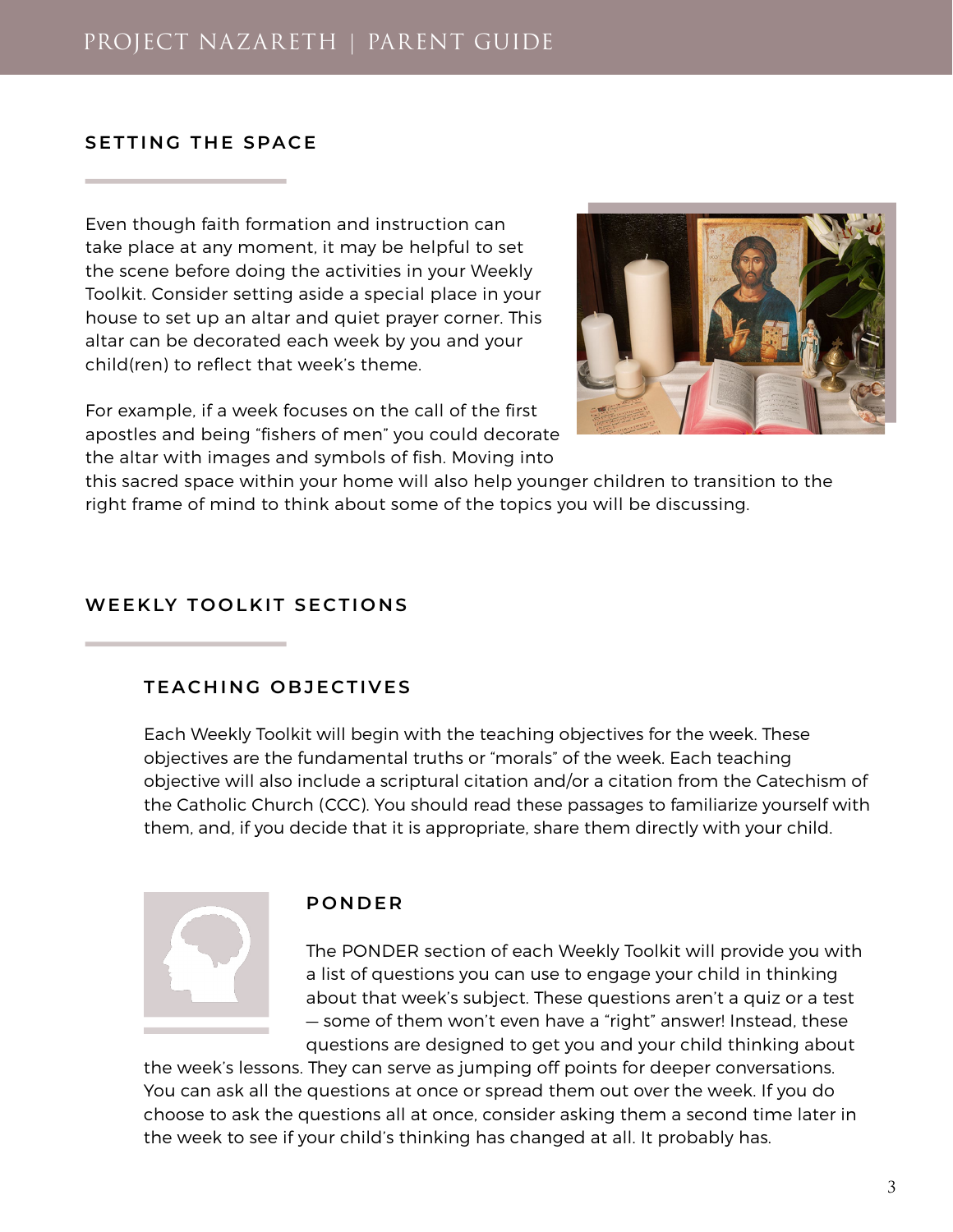You may find it helpful to ask some of these questions after completing a LISTEN activity, or perhaps you may think it makes a good introduction to the LISTEN activity. The questions can also be sprinkled in during the PRAY and ACT activities as you see fit. The resource guide gives you the ingredients, but it's up to you to arrange them in a way that makes sense for your family.



#### **L I S T E N**

Scripture is one of the primary sources of Catholic teaching. Each week we will encourage your family to break open sacred scripture by providing a couple of passages that illustrate the week's teaching objectives. You can use the scripture to complete a modified Lectio Divina that is suitable for your children.

The Basics of Lectio Divina:

- Start by quieting the mood. Consider dimming the lights a bit to make the space prayerful and more suitable for reflection.
- Next, read the scripture slowly and clearly.
- Once you've finished, wait a few moments for your child to think, then read it again.
- Repeat this process a third time.
- Once you've read the scripture three times, ask your child some questions to help them process.

Examples of good processing questions include: What was your favorite part? How did this make you feel? What do you think God is trying to teach us? These questions should help spark a conversation about the text where you and your child can share your ideas about what you read and heard. If time and attention span allow for it, these processing questions can provide a nice transition into the PONDER section for the week. Consider going back to some of the PONDER questions if your child's responses head in the direction of any of the week's teaching objectives.



#### **P R AY**

The Weekly Toolkit will also include instructions on how to deepen your child's prayer life. Consider praying the suggested prayers before meals. You may also want to offer the prayers in the morning or evening. These aren't simply exercises in memorization. Take time to think about what the prayers mean

and discuss this with your children. Begin and end your activities for the week with the prayers of the week if possible.